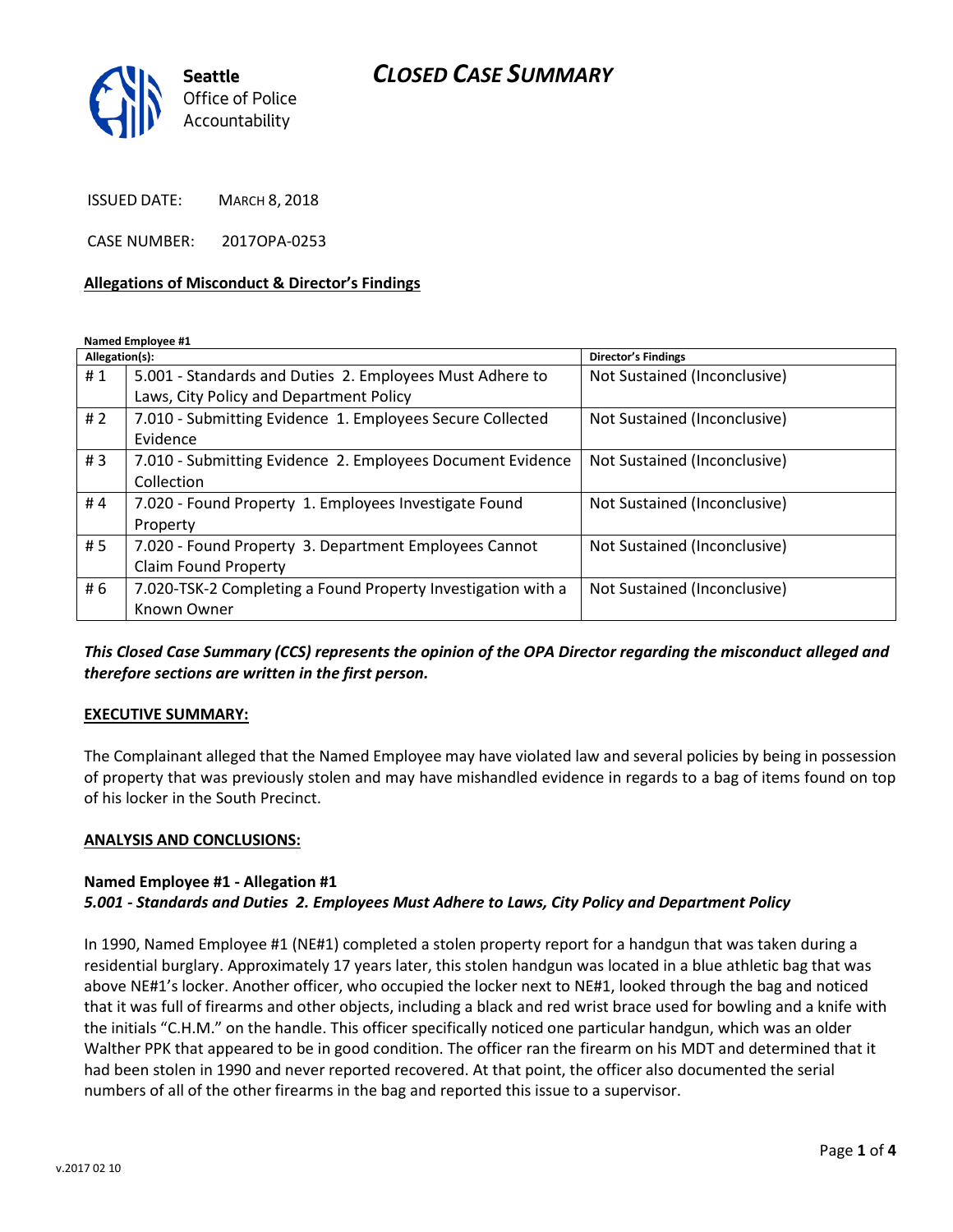v.2017 02 10

# *CLOSE CASE SUMMARY*

OPA CASE NUMBER: 2017OPA-0253

**Seattle**

*Office of Police Accountability*

The Walther PPK was identified as the firearm that was reported stolen in 1990 and for which NE#1 completed the stolen property report. The other firearms did not come back as stolen and could not be traced to NE#1. The supervisor referred the issue of an officer being potentially in possession of stolen property to OPA and noted that the bag had been located above NE#1's locker.

OPA interviewed NE#1 on three occasions. On the first occasion, NE#1's preferred Guild representative was not available and he asked for the interview to be rescheduled. During his second interview, NE#1 responded to OPA's inquiries concerning this matter. At his OPA interview, NE#1 explained that he had been assigned to the South Precinct for approximately 30 years. He further stated that his locker was #17. NE#1 stated that other officers would use the area above lockers as storage areas, but that the bag that was located above his locker did not belong to him. NE#1 explained that he had been a bowler but that he had not been bowling for approximately eight years. He stated that, when he did bowl, he used a wrist brace that he believed was black. He stated, however, that he never stored his bowling bag, which was blue, at the precinct. NE#1 was shown a picture of the bowling wrist brace, which he claimed was not his.

During his OPA interview, NE#1 explained the process for handling collected evidence. He told OPA that he had never failed to follow that procedure during his career and had never collected a gun that he failed to enter into evidence as required. NE#1 acknowledged to OPA that had someone been in possession of this stolen handgun, that person would have consequently been in violation of the law. However, NE#1 denied that he had possessed the handgun and denied any knowledge of how it came to be found in a bag directly above his locker. NE#1 stated that he did not recall recovering this stolen handgun and that it was not possible that he recovered the handgun, failed to enter it into evidence, and intentionally retained it. He further denied that any of the other handguns in the bag belonged to him. Notably, none of the other handguns could be traced to NE#1.

NE#1 explained that he buys guns frequently from private parties and that he does not register them. He stated that he is not required by law or policy to do so. He recalled that, at one point, he saw an ad in the South Precinct concerning someone selling a Walther PPK. He stated that, in response to the ad, he bought the handgun. He did not know the identity of the individual he bought the firearm from, but it was not a police officer. NE#1 assumed that the person was a friend of an officer given that the ad was posted in the precinct. He recalled that this occurred between four and five years ago. NE#1 later showed that handgun to OPA. That handgun looked very similar, if not identical, to the stolen handgun recovered from the bag above NE#1's locker.

At his third OPA interview, NE#1 was asked about the knife that was also found in the bag, which bore the initials "C.H.M." At that time, NE#1 admitted that this knife belonged to him. He had no convincing explanation of how his knife found its way into the same bag that the stolen firearm and the wrist brace were located in and that he denied was his.

If NE#1 is telling the truth, which I cannot prove or disprove that he is not, this case represents some of the most fantastical coincidences that I have seen during my time at OPA. Among these coincidences are that a blue athletic bag, which matches the color of a bowling bag once used by NE#1, was found above his locker, where he had been situated for a number of years. Inside the bag was a wrist brace that matched the color of his wrist brace, a knife that was admittedly his, and a handgun that he completed a stolen property report for 17 years ago. NE#1's account, if true, is that it just so happened that these items all found their way into the bag on top of his locker that had not moved for at least seven years. Moreover, the bag contained a number of other handguns that could not be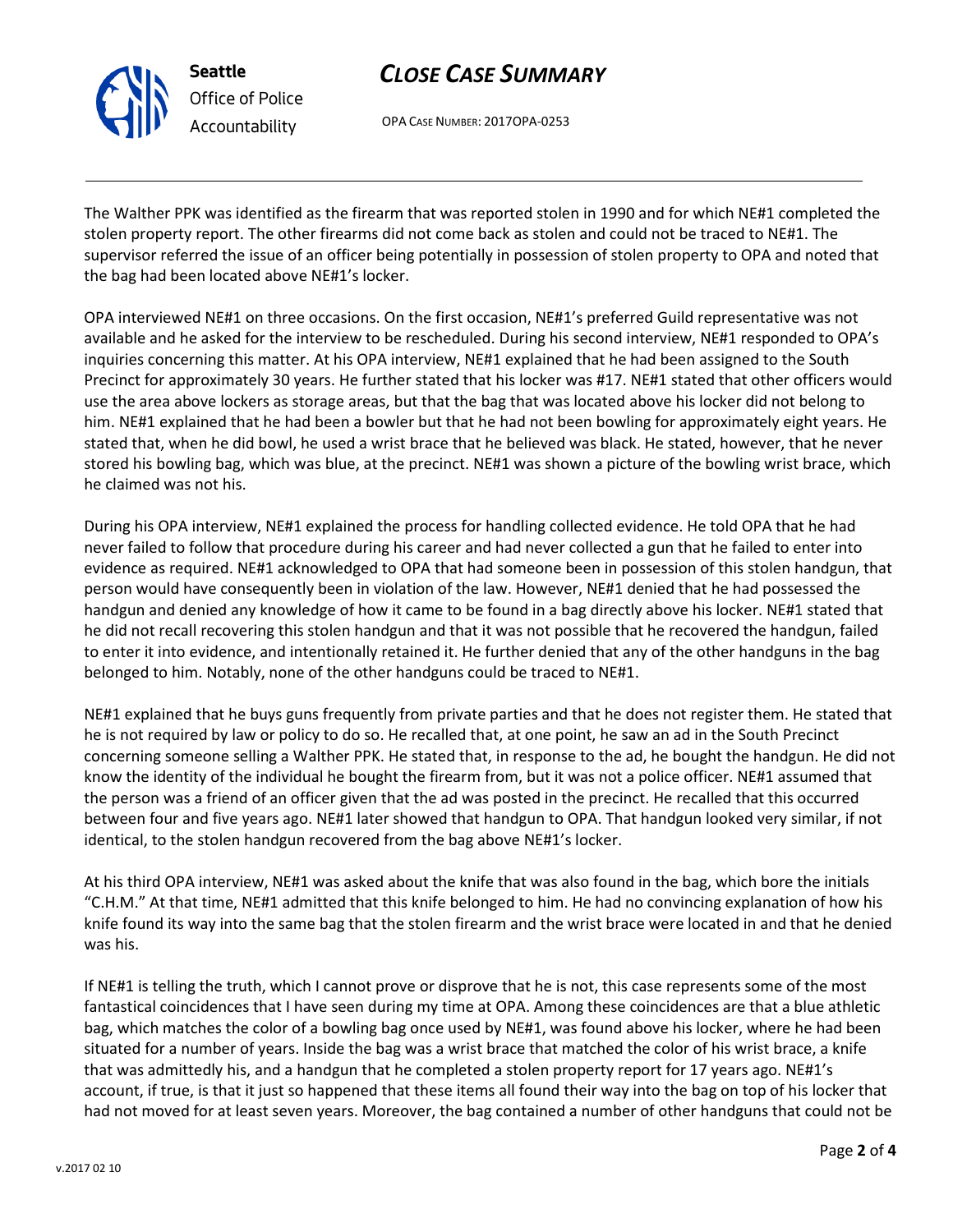

# *CLOSE CASE SUMMARY*

OPA CASE NUMBER: 2017OPA-0253

traced and NE#1 admittedly regularly purchased handguns from private parties that he did not (and was not required to) register.

Normally, in any given situation, the simplest explanation is usually the right one. From my perspective, that explanation is that NE#1 recovered the firearm sometime after completing the report, did not enter it into evidence, and kept it in his personal possession, either intentionally or unintentionally. That being said, given NE#1's denials, and as implausible as those denials may seem to me, I cannot prove or disprove that this is the case. As such, I cannot prove or disprove that NE#1 violated the law in this instance – namely by possessing stolen property – or the myriad other policies that he is alleged to have violated in this case. Accordingly, and while I have significant reservations in doing so, I recommend that this allegation be Not Sustained – Inconclusive.

#### Recommended Finding: **Not Sustained (Inconclusive)**

### **Named Employee #1 - Allegation #2** *7.010 - Submitting Evidence 1. Employees Secure Collected Evidence*

SPD Policy 7.010-POL-1 requires that SPD employees secure collected evidence. It further states that employees "will place evidence into the Evidence Unit or an authorized evidence storage area before they end their shift." Lastly the policy instructs that employees "will not keep collected evidence for personal use."

For the same reasons as articulated above (*see* Named Employee #1, Allegation #1) and while I have great concerns about this case and the implausibility of the explanations provided by NE#1, I cannot prove or disprove that NE#1 collected this evidence and/or retained it for personal use. As such, I recommend that this allegation be Not Sustained – Inconclusive.

#### Recommended Finding: **Not Sustained (Inconclusive)**

## **Named Employee #1 - Allegation #3** *7.010 - Submitting Evidence 2. Employees Document Evidence Collection*

SPD Policy 7.010-POL-2 requires that employees document evidence collection.

For the same reasons as stated above, I cannot prove or disprove that NE#1 collected this stolen handgun and failed to document that evidence collection. As such, I recommend that this allegation be Not Sustained – Inconclusive.

Recommended Finding: **Not Sustained (Inconclusive)**

## **Named Employee #1 - Allegation #4** *7.020 - Found Property 1. Employees Investigate Found Property*

SPD Policy 7.020-POL-1 requires that SPD employees investigate found policy. It further sets forth when the individual who finds the property – which explicitly does not include officers – can retain that property.